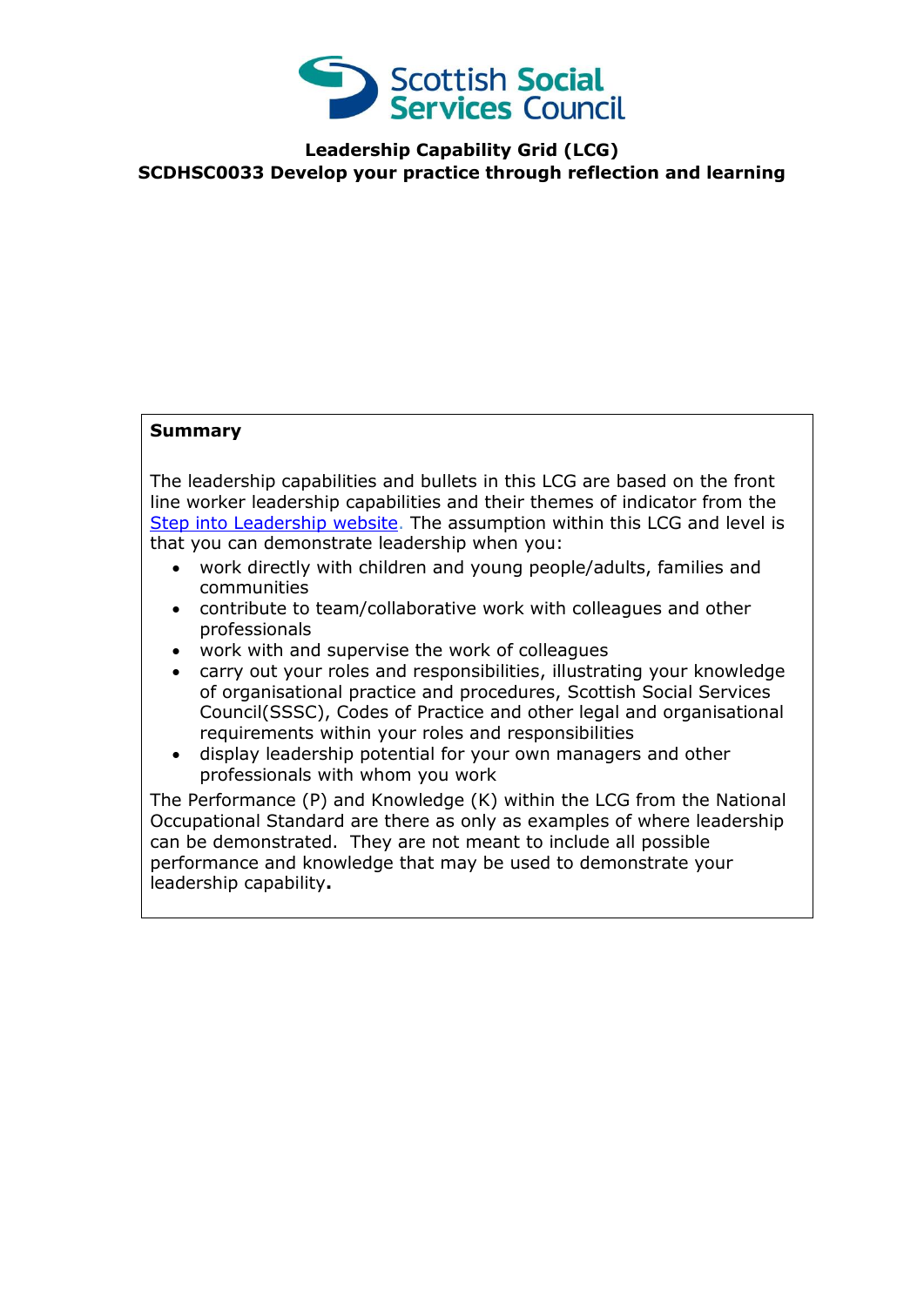

## **Leadership Capability Grid (LCG) SCDHSC0033 Develop your practice through reflection and learning**

| Leadership<br>capabilities                 | When developing your practice through reflection and learning you can<br>demonstrate leadership capabilities by:                                                                                                                                                                                                                                                                                                                                                                                                                                                                                                                                                                                                                                                                                                                                                                                                                               |
|--------------------------------------------|------------------------------------------------------------------------------------------------------------------------------------------------------------------------------------------------------------------------------------------------------------------------------------------------------------------------------------------------------------------------------------------------------------------------------------------------------------------------------------------------------------------------------------------------------------------------------------------------------------------------------------------------------------------------------------------------------------------------------------------------------------------------------------------------------------------------------------------------------------------------------------------------------------------------------------------------|
| <b>Vision</b>                              | Providing a vision for those with whom you work and your organisation<br>when you:<br>• See how best to make a difference for through your own reflection and<br>learning (P1-2, 5, 8-12, 15-17; K1-3,7,8,12-13)<br>Communicate and promote ownership of the vision when working with<br>others to develop your practice (P1-2, 5, 8-10, 12-14, 17; $K$ 7) and<br>through your personal development plan and your records ( $P$ 13,18,19;<br>$K8-13$<br>Promote social service values through active participation and<br>personalisation (P1-2, 5, 8, 16-17; $\boldsymbol{K}$ 1-3,7,10), when working others<br>( $P8-10$ , 13, 17, $K7$ ) and when analysing and evaluating practice and<br>effectiveness of development activities (P3-4, 6, 11, 16, K8-13)<br>• See the bigger picture when demonstrating knowledge and practice of<br>organisational, local and national policies and procedures (P3, 5, 6, 8,<br>13, 16, 18-19; $K1,4$ ) |
| Self-<br>leadership                        | Displaying self leadership when you:<br>• Demonstrate and adapt leadership when reflecting on and working with<br>others to develop your practice (All $P$ ; K7-13)<br>Improve own leadership by seeking advice (P2-5, 9-10; K9) and self-<br>$\bullet$<br>reflection $(K8-13)$<br>Take intelligent risks when reflecting on and implementing developed<br>practice (P2, 11-12, 15-16; K13)<br>Demonstrate and promote resilience (P12-18; K10, 12-13)<br>$\bullet$<br>Challenge discrimination and oppression $(K 3)$<br>$\bullet$                                                                                                                                                                                                                                                                                                                                                                                                            |
| <b>Motivating</b><br>and inspiring         | Motivating and inspiring others when you:<br>• Inspire people by personal example (P1-2, 5, 8-10, 17; $K7$ , 13)<br>Recognise and value the contribution of others $(P1-2, 5, 8-10, 13, 17)$<br>$K$ 7, 10)<br>• Support the creation of a learning and performance culture ( $P1-2$ , 8,<br>13, 17; <b>K</b> 7, 10)                                                                                                                                                                                                                                                                                                                                                                                                                                                                                                                                                                                                                            |
| <b>Empowering</b>                          | Empowering people when you:<br>• Enable leadership at all levels (P1-2, 5, 8, 13, 17; $K7$ , 9-10)<br>• Support the creation of a knowledge and management culture ( $P1-2$ , 5,<br>8, 13, 17; <b>K</b> 7, 9-11)<br>Promote professional autonomy (P5, 8; K7-13)<br>• Involve people in development and improvement (P1-2, 5, 8, 13, 17;<br>$K7, 9-10$                                                                                                                                                                                                                                                                                                                                                                                                                                                                                                                                                                                         |
| <b>Collaborating</b><br>and<br>influencing | Collaborating and influencing when you:<br>• Promote partnership working (P1-2, 5, 8, 13, 17; K7, 9-10)<br>Influence people (P1-2, 5, 8, 13, 17; K7, 9-10, 12-13)                                                                                                                                                                                                                                                                                                                                                                                                                                                                                                                                                                                                                                                                                                                                                                              |